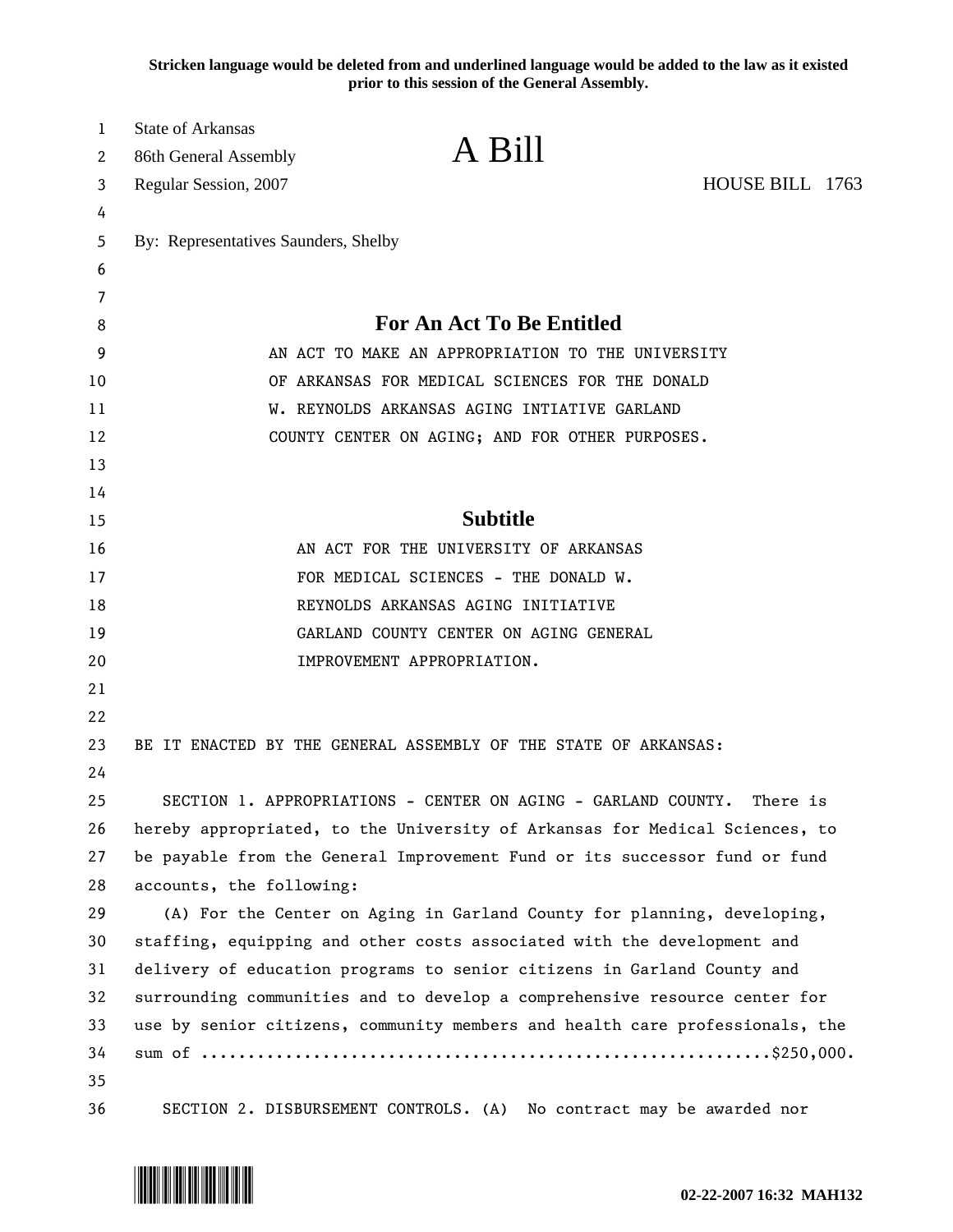**HB1763** 

1 obligations otherwise incurred in relation to the project or projects 2 described herein in excess of the State Treasury funds actually available 3 therefor as provided by law. Provided, however, that institutions and 4 agencies listed herein shall have the authority to accept and use grants and 5 donations including Federal funds, and to use its unobligated cash income or 6 funds, or both available to it, for the purpose of supplementing the State 7 Treasury funds for financing the entire costs of the project or projects 8 enumerated herein. Provided further, that the appropriations and funds 9 otherwise provided by the General Assembly for Maintenance and General 10 Operations of the agency or institutions receiving appropriation herein shall 11 not be used for any of the purposes as appropriated in this act.

12 (B) The restrictions of any applicable provisions of the State Purchasing 13 Law, the General Accounting and Budgetary Procedures Law, the Revenue 14 Stabilization Law and any other applicable fiscal control laws of this State 15 and regulations promulgated by the Department of Finance and Administration, 16 as authorized by law, shall be strictly complied with in disbursement of any 17 funds provided by this act unless specifically provided otherwise by law. 18

19 SECTION 3. LEGISLATIVE INTENT. It is the intent of the General Assembly 20 that any funds disbursed under the authority of the appropriations contained 21 in this act shall be in compliance with the stated reasons for which this act 22 was adopted, as evidenced by the Agency Requests, Executive Recommendations 23 and Legislative Recommendations contained in the budget manuals prepared by 24 the Department of Finance and Administration, letters, or summarized oral 25 testimony in the official minutes of the Arkansas Legislative Council or 26 Joint Budget Committee which relate to its passage and adoption.

27

28 SECTION 4. EMERGENCY CLAUSE. It is found and determined by the General 29 Assembly, that the Constitution of the State of Arkansas prohibits the 30 appropriation of funds for more than a two (2) year period; that the 31 effectiveness of this Act on July 1, 2007 is essential to the operation of 32 the agency for which the appropriations in this Act are provided, and that in 33 the event of an extension of the Regular Session, the delay in the effective 34 date of this Act beyond July 1, 2007 could work irreparable harm upon the 35 proper administration and provision of essential governmental programs. 36 Therefore, an emergency is hereby declared to exist and this Act being